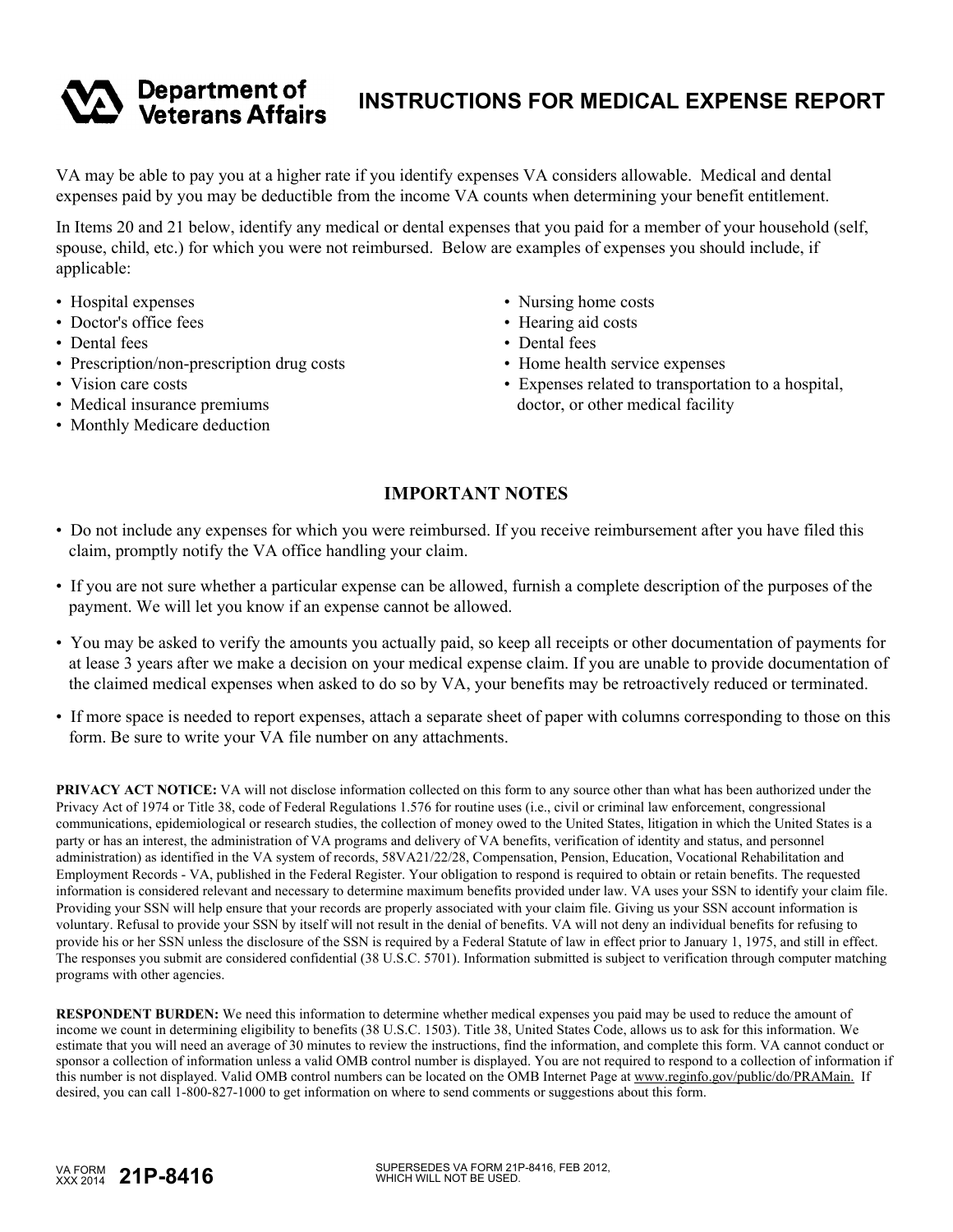| <b>Department of Veterans Affairs</b>                                                                                                                                                                                 |                   |                                                                                  |                                                                                                                                        |                                  |                             | LAPHANON DAIG. AAAAAAAAAA<br>FOR VA USE ONLY |  |  |  |
|-----------------------------------------------------------------------------------------------------------------------------------------------------------------------------------------------------------------------|-------------------|----------------------------------------------------------------------------------|----------------------------------------------------------------------------------------------------------------------------------------|----------------------------------|-----------------------------|----------------------------------------------|--|--|--|
|                                                                                                                                                                                                                       |                   |                                                                                  |                                                                                                                                        |                                  |                             |                                              |  |  |  |
|                                                                                                                                                                                                                       |                   | <b>MEDICAL EXPENSE REPORT</b>                                                    |                                                                                                                                        |                                  |                             |                                              |  |  |  |
| 1. FIRST NAME OF VETERAN                                                                                                                                                                                              |                   | 2. MIDDLE NAME OF VETERAN                                                        | 3. LAST NAME OF VETERAN                                                                                                                |                                  | 4. SUFFIX NAME OF VETERAN   |                                              |  |  |  |
| 5. VETERAN'S SOCIAL SECURITY NO.                                                                                                                                                                                      | 6. VA FILE NUMBER |                                                                                  |                                                                                                                                        |                                  |                             |                                              |  |  |  |
| 7. FIRST NAME OF CLAIMANT                                                                                                                                                                                             |                   | 8. MIDDLE NAME OF CLAIMANT                                                       | 9. LAST NAME OF CLAIMANT                                                                                                               |                                  | 10. SUFFIX NAME OF CLAIMANT |                                              |  |  |  |
| 11. STREET ADDRESS OF CLAIMANT                                                                                                                                                                                        |                   |                                                                                  |                                                                                                                                        |                                  | 12. APT. NO.                |                                              |  |  |  |
| 13. CITY                                                                                                                                                                                                              |                   |                                                                                  | 14. STATE                                                                                                                              | 15. ZIP CODE                     |                             |                                              |  |  |  |
| 16. DAYTIME TELEPHONE NO. OF CLAIMANT (Include Area Code)                                                                                                                                                             |                   |                                                                                  | 17. EVENING TELEPHONE NO. OF CLAIMANT (Include Area Code)                                                                              |                                  |                             |                                              |  |  |  |
| 18. CHANGE OF ADDRESS (Check box if address in<br>Items 11-15 is different from last address furnished to VA)                                                                                                         |                   |                                                                                  | 19. E-MAIL ADDRESS OF CLAIMANT (If applicable)                                                                                         |                                  |                             |                                              |  |  |  |
|                                                                                                                                                                                                                       |                   |                                                                                  | 20. ITEMIZATION OF EXPENSES RELATED TO TRANSPORTATION FOR MEDICAL PURPOSES                                                             |                                  |                             |                                              |  |  |  |
| Report expenses related to transportation to a hospital, doctor, or other medical facility that you paid between the dates<br>and                                                                                     |                   |                                                                                  |                                                                                                                                        |                                  |                             |                                              |  |  |  |
| medical expenses.                                                                                                                                                                                                     |                   |                                                                                  | . If no dates appear on this line, refer to the accompanying letter or Eligibility Verification Report for the dates you should report |                                  |                             |                                              |  |  |  |
| NOTE: If you claim miles traveled to a medical facility in a personal conveyance (car, motorcycle, other), VA will calculate the allowable expense<br>amount based on the current mileage rate (41.5 cents per mile). |                   |                                                                                  |                                                                                                                                        |                                  |                             |                                              |  |  |  |
| A. MEDICAL FACILITY TO WHICH<br>YOU TRAVELED                                                                                                                                                                          |                   | <b>B. TOTAL ROUNDTRIP</b><br><b>MILES TRAVELED</b><br>(Personal conveyance only) | C. AMOUNT PAID BY YOU<br>(Taxi, public transportation fares,<br>tolls, parking fees, etc.)                                             | D. DATE PAID<br>(Month/Day/Year) |                             | E. FOR WHOM PAID<br>(Self, spouse, child)    |  |  |  |
|                                                                                                                                                                                                                       |                   |                                                                                  |                                                                                                                                        |                                  |                             |                                              |  |  |  |
|                                                                                                                                                                                                                       |                   |                                                                                  |                                                                                                                                        |                                  |                             |                                              |  |  |  |
|                                                                                                                                                                                                                       |                   |                                                                                  |                                                                                                                                        |                                  |                             |                                              |  |  |  |
|                                                                                                                                                                                                                       |                   |                                                                                  |                                                                                                                                        |                                  |                             |                                              |  |  |  |
|                                                                                                                                                                                                                       |                   |                                                                                  |                                                                                                                                        |                                  |                             |                                              |  |  |  |
|                                                                                                                                                                                                                       |                   |                                                                                  |                                                                                                                                        |                                  |                             |                                              |  |  |  |
|                                                                                                                                                                                                                       |                   |                                                                                  |                                                                                                                                        |                                  |                             |                                              |  |  |  |
|                                                                                                                                                                                                                       |                   |                                                                                  |                                                                                                                                        |                                  |                             |                                              |  |  |  |
|                                                                                                                                                                                                                       |                   |                                                                                  |                                                                                                                                        |                                  |                             |                                              |  |  |  |
|                                                                                                                                                                                                                       |                   |                                                                                  |                                                                                                                                        |                                  |                             |                                              |  |  |  |
|                                                                                                                                                                                                                       |                   |                                                                                  |                                                                                                                                        |                                  |                             |                                              |  |  |  |
|                                                                                                                                                                                                                       |                   |                                                                                  |                                                                                                                                        |                                  |                             |                                              |  |  |  |
|                                                                                                                                                                                                                       |                   |                                                                                  |                                                                                                                                        |                                  |                             |                                              |  |  |  |
|                                                                                                                                                                                                                       |                   |                                                                                  |                                                                                                                                        |                                  |                             |                                              |  |  |  |
|                                                                                                                                                                                                                       |                   |                                                                                  |                                                                                                                                        |                                  |                             |                                              |  |  |  |

 **IMPORTANT: Be sure to sign this form in Item 22A on the reverse side. Unsigned reports will be returned.**